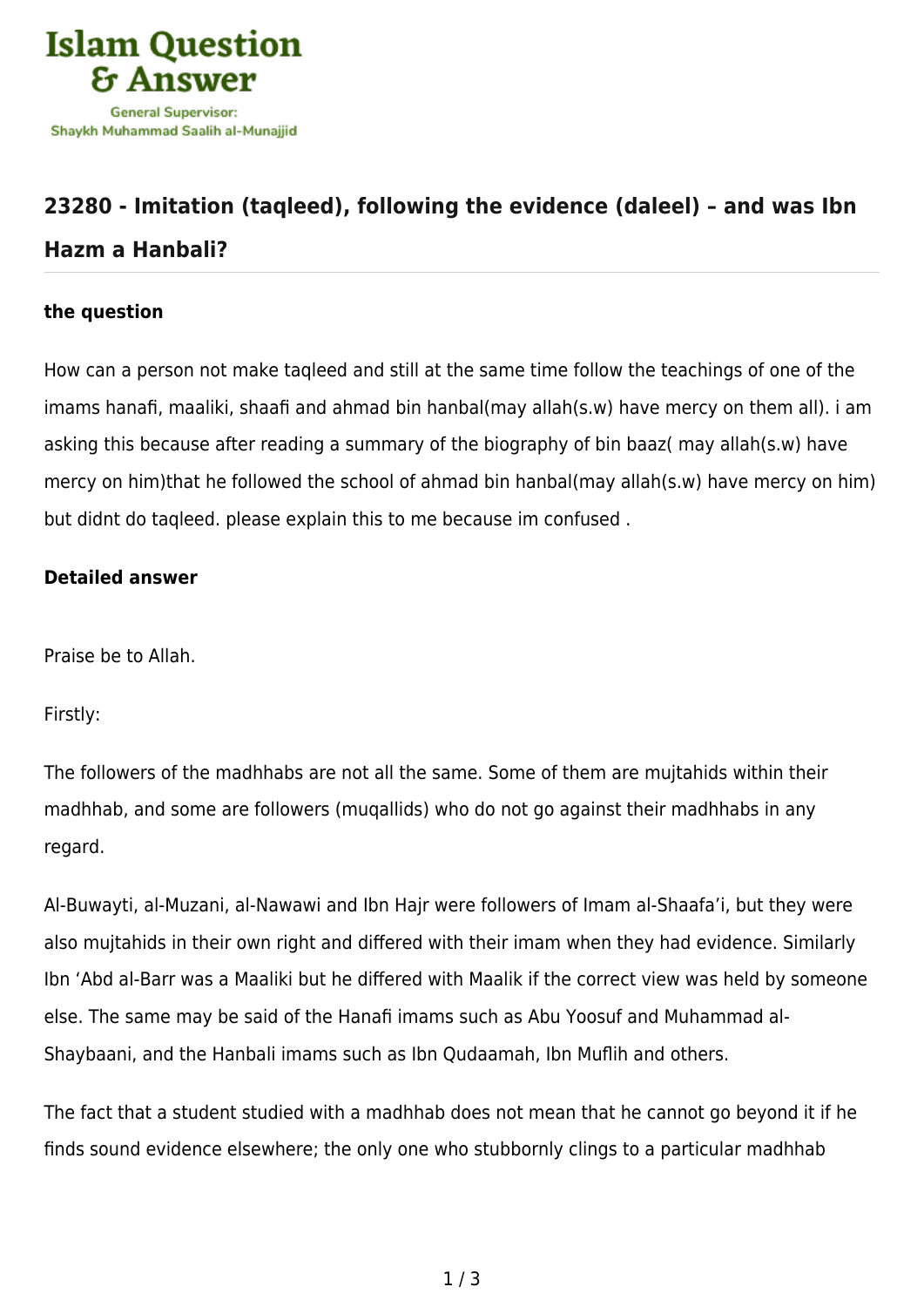

(regardless of the evidence) is one who lacking in religious commitment and intellect, or he is doing that because of partisan attachment to his madhhab.

The advice of the leading imams is that students should acquire knowledge from where they acquired it, and they should ignore the words of their imams if they go against the hadeeth of the Prophet SAWS (peace and blessings of Allaah be upon him).

Abu Haneefah said: "This is my opinion, but if there comes someone whose opinion is better than mine, then accept that." Maalik said: "I am only human, I may be right or I may be wrong, so measure my words by the Qur'aan and Sunnah." Al-Shaafa'i said: "If the hadeeth is saheeh, then ignore my words. If you see well established evidence, then this is my view." Imam Ahmad said: "Do not follow me blindly, and do not follow Maalik or al-Shaafa'i or al-Thawri blindly. Learn as we have learned." And he said, "Do not follow men blindly with regard to your religion, for they can never be safe from error."

No one has the right to follow an imam blindly and never accept anything but his worlds. Rather what he must do is accept that which is in accordance with the truth, whether it is from his imam or anyone else.

Shaykh al-Islam Ibn Taymiyah said:

No one has to blindly follow any particular man in all that he enjoins or forbids or recommends, apart from the Messenger of Allaah (peace and blessings of Allaah be upon him). The Muslims should always refer their questions to the Muslim scholars, following this one sometimes and that one sometimes. If the follower decides to follow the view of an imam with regard to a particular matter which he thinks is better for his religious commitment or is more correct etc, that is permissible according to the majority of Muslim scholars, and neither Abu Haneefah, Maalik, al-Shaafa'i or Ahmad said that this was forbidden.